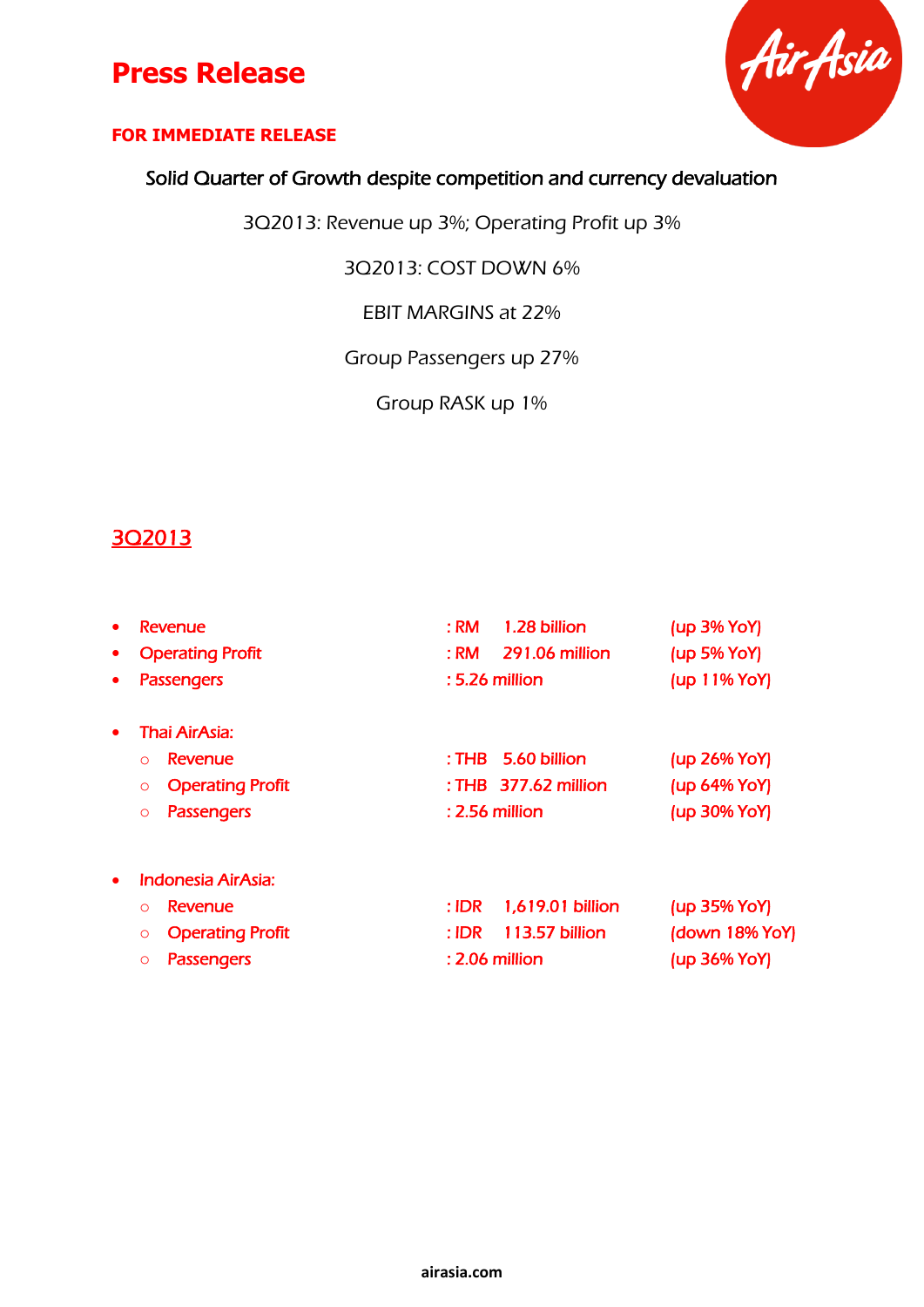**FOR IMMEDIATE RELEASE**



### YTD2013

| $\bullet$ | Revenue                            | 3.84 billion<br>: RM    | (up 7% YoY)  |
|-----------|------------------------------------|-------------------------|--------------|
| $\bullet$ | <b>Operating Profit</b>            | 786.17 million<br>: RM  | (up 11% YoY) |
| $\bullet$ | <b>Passengers</b>                  | $: 15.94$ million       | (up 10% YoY) |
| $\bullet$ | Thai AirAsia:                      |                         |              |
|           | Revenue<br>$\Omega$                | 16.98 billion<br>: THB  | (up 24% YoY) |
|           | <b>Operating Profit</b><br>$\circ$ | 1.83 billion<br>: THB   | (up 68% YoY) |
|           | <b>Passengers</b><br>$\circ$       | $: 7.54$ million        | (up 25% YoY) |
| $\bullet$ | <b>Indonesia AirAsia:</b>          |                         |              |
|           | Revenue<br>$\Omega$                | : IDR 4,249.42 billion  | (up 37% YoY) |
|           | <b>Operating Profit</b><br>$\circ$ | 243.20 billion<br>: IDR | (up 5% YoY)  |
|           | <b>Passengers</b><br>$\circ$       | $: 5.70$ million        | (up 35% YoY) |

LOW COST TERMINAL SEPANG, 20 November 2013 – AirAsia Berhad ("AirAsia" or the "Company") today reported its results for the quarter ended 30 September 2013 ("3Q13").

The Company posted quarterly revenue of RM1.28 billion, up 3% from revenue of RM1.24 billion reported in the same quarter last year. The growth was attributed to the increase in the number of passengers carried which grew 11% year-on-year ("y-o-y") to 5.26. Load factor remains at 77% y-o-y despite 3Q13 falling in the Muslim fasting month period.

During the quarter under review, AirAsia recorded a 5% increase in operating profit y-o-y to RM291.06 million driven by continuous focus on reducing cost and maintaining its high EBIT margin of 23%y-o-y. The main thing to highlight is that despite irrational competition by competitors, AirAsia is able to post higher operating profit and margins.

Profit after tax was reported at RM35.48 million down 78% y-o-y mainly due to the effects of changes of closing foreign exchange rates at 30 September 2013 of RM:USD3.26 as compared to 30 September 2012 of RM:USD3.16 which led to the devaluation of all total foreign currency denominated borrowings. This does not represent the financial performance of the business but merely an accounting entry.

On Group overview, AirAsia Group CEO Tony Fernandes commented, "In terms of Asean regional functions, it still remains my focus and I will still operate from there to ensure our drive continues for a one Asean platform. Kamarudin will return to Malaysia to ensure the company is a step ahead with our local stakeholders, governmental bodies and the bodies or companies relating to KLIA2. As a whole, both me and Kamarudin will together with all the respective country CEOs of Malaysia, Thailand, Indonesia, the Philippines and soon India ensuring our brand value, cost efficiency, profit and operational performance is aligned to combat off any competition".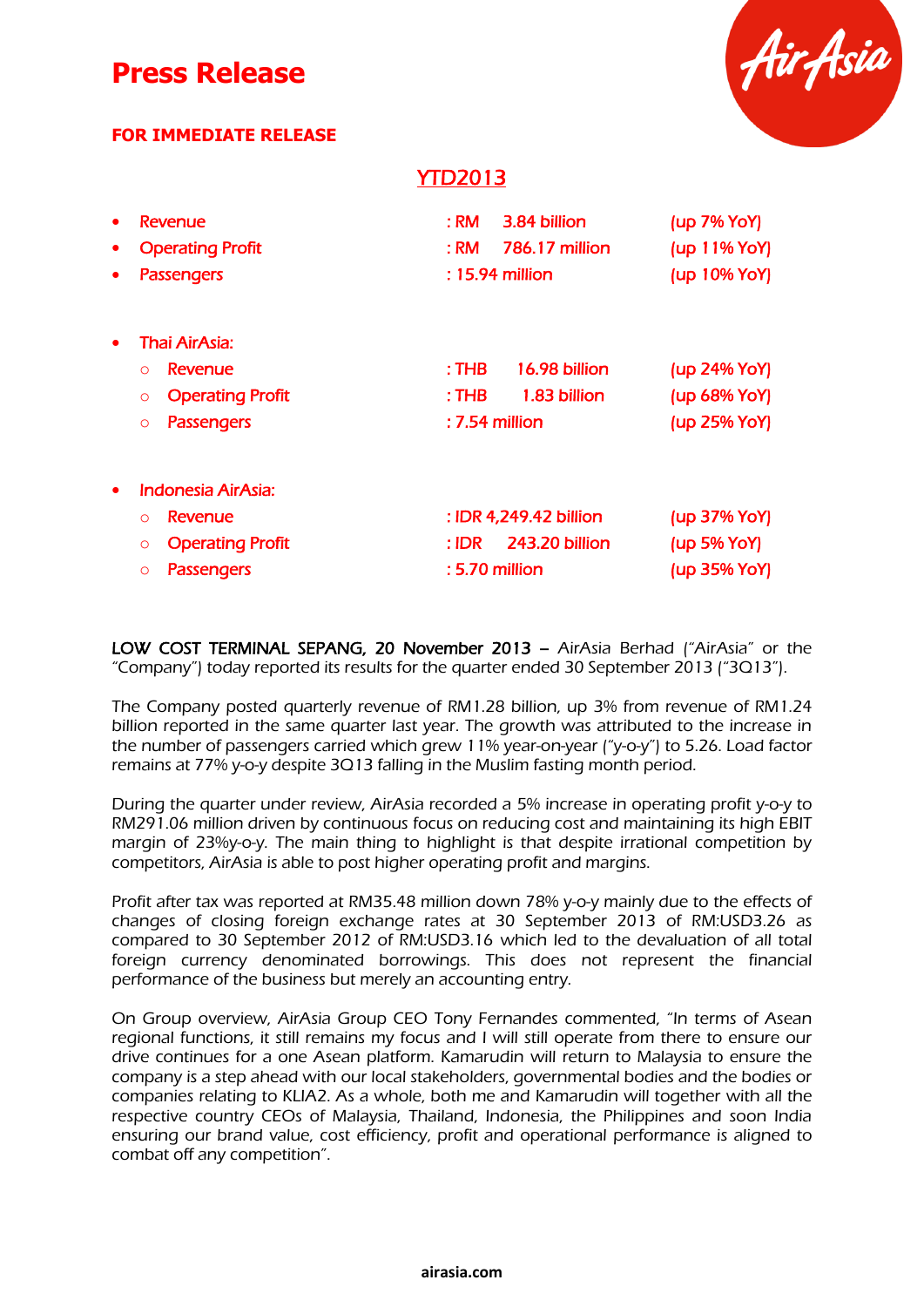

#### **FOR IMMEDIATE RELEASE**

AirAsia Berhad CEO, Aireen Omar highlighted, "I am proud to say with success of our ongoing focus to reduce cost, we have been to extract further improvement from our cost reduction exercise with our Cost per Available Seat Kilometre ("CASK") down 7% from 13.57 sen to 12.64 sen y-o-y despite average fuel price creeping up to US\$132 per barrel from US\$123. This highlights the robustness of our business model and cost structure which allows us to further reduce CASK-ex fuel by 16% y-o-y from 6.88 sen to 5.76 sen".

The Company's revenue, measured in terms of Revenue per Available Seat Kilometer ("RASK"), was reported at 16.35 sen which saw a slight decline of 6% y-o-y. Aireen added, "The decline in RASK in the second quarter was due to the Ramadhan fasting month and our deliberate strategy to drive passenger growth with low fares in this period. The strategy was a success as it allowed the company to beat all odds by recovering strongly from a one off weak 2Q13 performance with a commendable set of numbers in 3Q13.

Aireen added, "We continue to ensure that our cash position remains strong. At the end of the reporting period, the company had RM1.48 billion in deposits, bank and cash balances and we continue to manage our net gearing level which stood at 1.60 times as at 30 September 2013".

Thai AirAsia posted strong revenue of THB 5.60 billion in 3Q13, up 26% from the same period last year. Operating profit was up by 64% y-o-y to THB 377.62 million which led to a 59% increase in profit after tax at THB 297.31 million. Thai AirAsia's CEO, Tassapon Bijleveld said, "Our profitability recorded by TAA this quarter was due mainly to a stronger domestic operation out of Don Mueang and higher demand from our Indochina routes. Our continuous efforts in reducing cost were inherent in this quarter which led to a CASK reduction of 3% y-o-y. TAA continued to record a solid 83% load factor (from 82% in 3Q2012), despite taking in 6 additional aircraft y-o-y. Ancillary income per pax also saw an increase of 11% y-o-y to THB 354."

Indonesia AirAsia ("IAA") continued its' profitable quarter with revenue up by 35% to IDR1,619.01 billion from IDR1,200.40 billion last year. Operating profit saw an 18% decline to IDR113.57 billion from IDR138.27 billion reported during the same period last year. IAA's 3Q13 profit after tax was IDR2.39 billion – down 97% y-o-y. IAA's CEO, Dharmadi said "The decline in operating profit was mainly driven by the weakening of the Rupiah currency pushing up dollar-denominated costs such as fuel, maintenance and its lease expenses. Without the revaluation of currency, IAA's operating profit would have been an increase of 40% y-o-y instead than currently reported. This led to an increase in CASK by 3% which stood at IDR463.85 from IDR452.10 y-o-y. In terms of competition, we have built in-roads in our domestic market with the continuous success of driving our offline distribution channel.

Philippines' AirAsia ("PAA") has been has recently moved its operations to Manila to operate side by side with Zest Air for greater operational efficiency and synergy. Maan Hontiveros, PAA's CEO said, "We have recently rebranded Zest Air as AirAsiaZest to leverage on the brand power of AirAsia and ensuring that by year end, subject to congressional approval, it would be consolidated under one brand. With the recent typhoon in the Philippines, this has brought out the true depth of the AirAsia culture whereby all the staff across every country is united as one to ensure our Philippines staff and family pull through this disaster. On a positive note, PAA hit record sales last week highlighting the positive impact the new brand has brought into the airline."

Tony pointed out that the future of AirAsia Group is the associates where one day it will be larger than AirAsia Berhad in terms of profits and aircraft as the growth potential in their